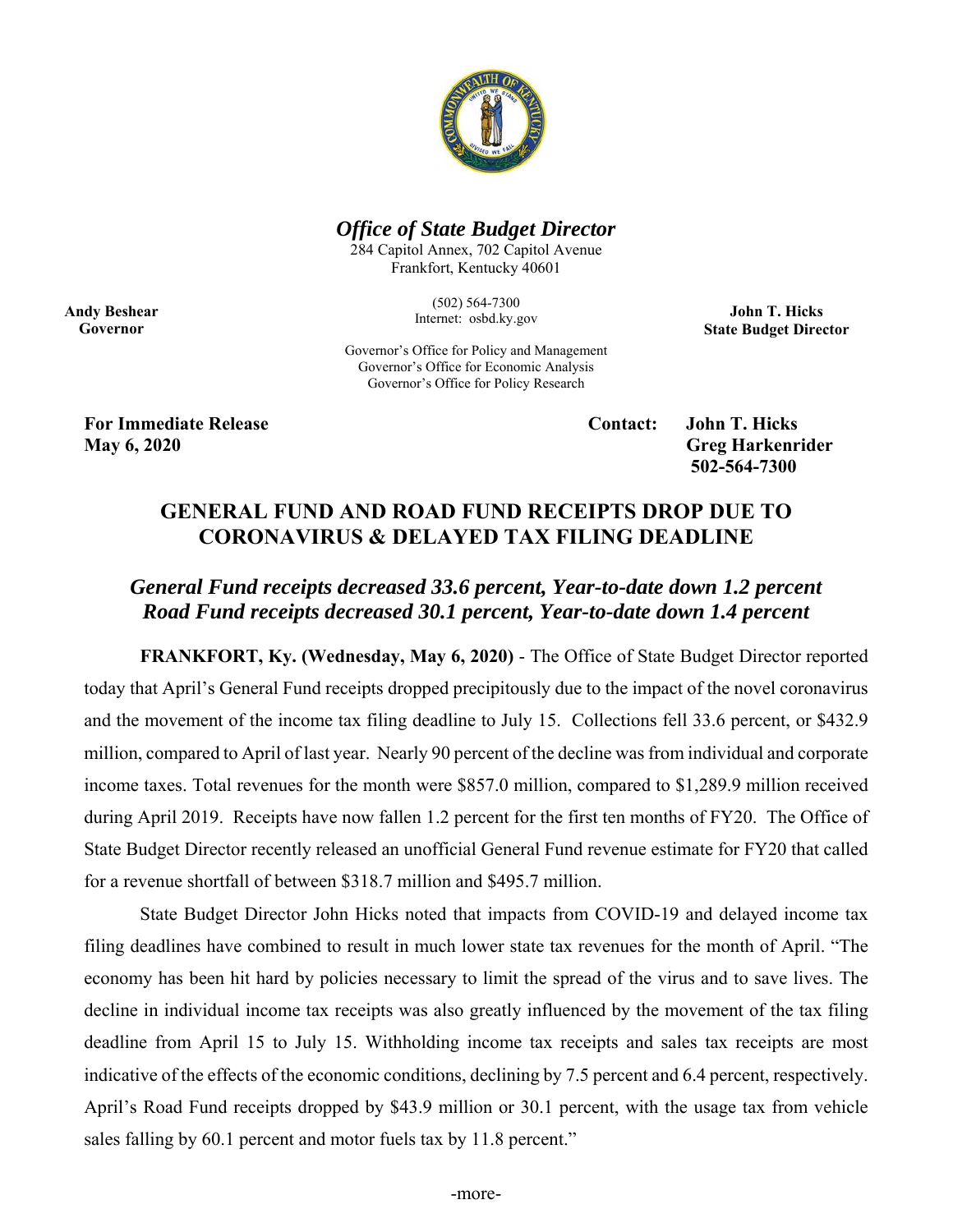"Looking ahead to the last two months of the fiscal year, the economic consequences of job losses, impacts on business, and significant curtailment of consumer activity are expected to continue. The Consensus Forecasting Group will be revising the FY20 official revenue estimates for the General and Road Funds in May. The new estimate will guide the actions of the Governor in balancing the current year's budget."

Among the major accounts:

- Sales and use tax receipts fell 6.4 percent. Collections compared to last April were aided by collections from online Marketplace providers. Year-to-date collections have grown 5.3 percent.
- Corporation income and the limited liability entity tax receipts fell \$122.2 million, or 70.1 percent in April. Both receipts from declarations and net returns decreased significantly in April in response to the change in payment deadlines.
- Individual income tax collections fell 42.2 percent, or \$264.2 million, in April and have declined 2.6 percent though the first ten months of FY20. Net returns and declaration payments fell sharply because of the change in due dates. Withholding receipts fell 7.5 percent.
- Property tax collections fell 39.5 percent, or \$11.3 million for the month. In-person services at the County Clerks' offices along with a 90-day grace period on vehicle registrations has impacted the timing of motor vehicle property tax payments. Receipts are up 1.5 percent yearto-date.
- Cigarette tax receipts declined 21.1 percent in April. March receipts grew an unusual 52.5 percent, due to several wholesalers increasing their stamp purchase quantities in reaction to immediate demand and to prepare for potential supply contingencies. Receipts have grown 0.2 percent year-to-date.
- Coal severance tax receipts fell 53.8 percent to \$4.1 million and are down 30.2 percent yearto-date.

Road Fund receipts fell 30.1 percent in April with total collections of \$101.7 million. This is \$43.9 million less than what was collected last year. Year-to-date collection now stand at -1.4 percent. The recently released unofficial revenue estimate calls for Road Fund revenues to decline between 8.3 percent and 13.3 percent in FY20 which would result in a revenue shortfall of between \$116.4 million and \$194.6 million.

Among the accounts, motor fuel revenue fell 11.8 percent in April. April fuel revenues reflect March activity; the full economic impacts will be reflected in May's receipts. Motor vehicle usage tax collections fell 60.1 percent in the month as auto dealerships were severely limited in their business practices. License and privilege receipts decreased 20.2 percent.



-30-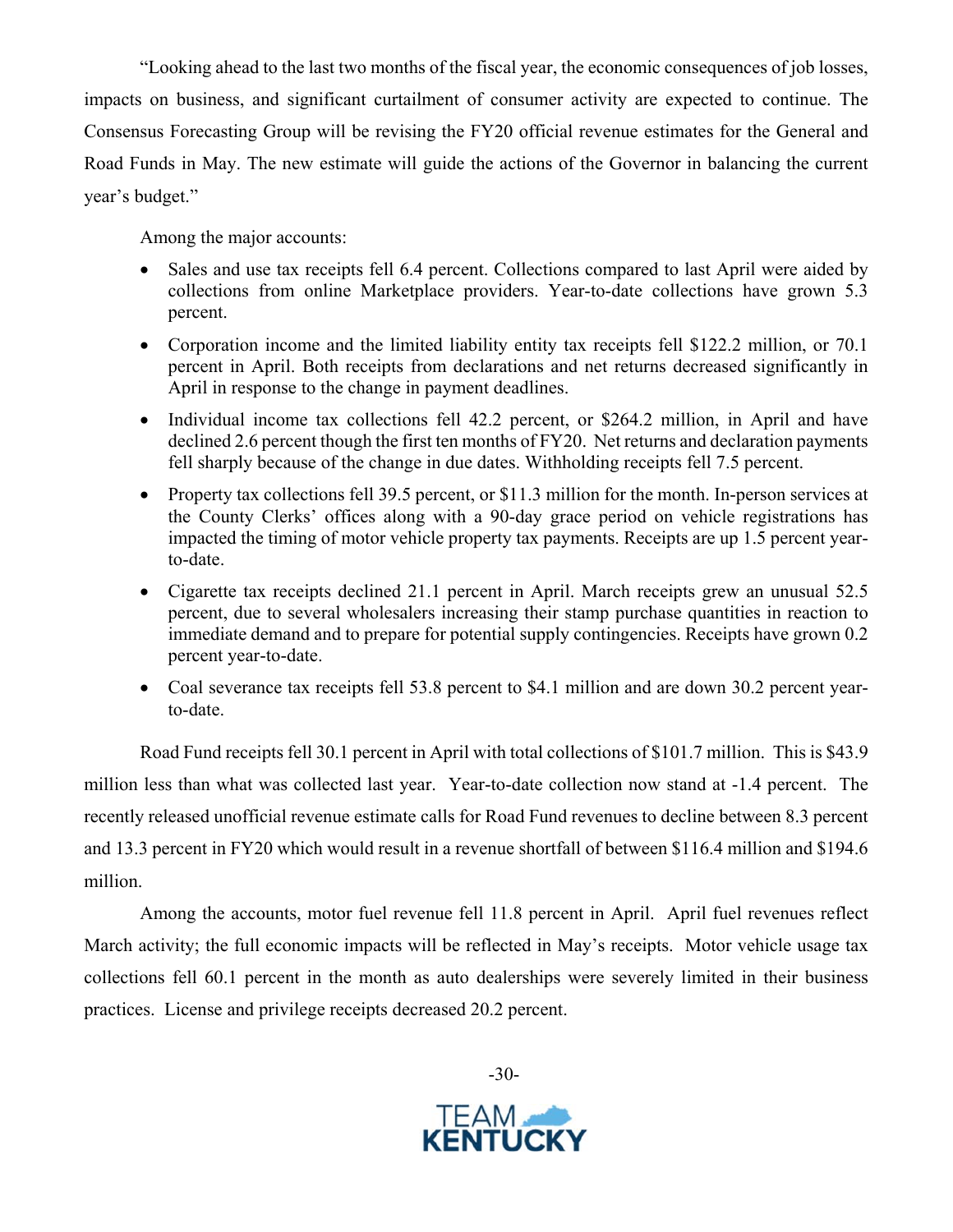#### **KENTUCKY STATE GOVERNMENT REVENUE 1. GENERAL FUND REVENUE**

|                                        | <b>APRIL</b>  | <b>APRIL</b>    |                                      | <b>JULY THROUGH APRIL</b> |                       |               |
|----------------------------------------|---------------|-----------------|--------------------------------------|---------------------------|-----------------------|---------------|
|                                        | 2020          | 2019            | <u>% Change</u>                      | FY 2020                   | FY 2019               | % Change      |
| <b>TOTAL GENERAL FUND</b>              | \$857,049,764 | \$1,289,943,725 | $-33.6%$                             | \$9,375,384,673           | \$9,491,142,763       | $-1.2%$       |
| <b>Tax Receipts</b>                    | \$830,051,789 | \$1,261,368,450 | -34.2%                               | \$9,063,066,913           | \$9,190,794,540       | -1.4%         |
| Sales and Gross Receipts               | \$387,225,249 | \$415,335,445   | $-6.8%$                              | \$4,054,041,888           | \$3,877,154,342       | 4.6%          |
| <b>Beer Consumption</b>                | 499,194       | 534,302         | $-6.6\%$                             | 5,133,735                 | 4,906,375             | 4.6%          |
| <b>Beer Wholesale</b>                  | 4,954,985     | 4,447,507       | 11.4%                                | 50,743,710                | 46.823.692            | 8.4%          |
| Cigarette                              | 24,680,486    | 31,298,909      | $-21.1%$                             | 292,646,873               | 292,024,551           | 0.2%          |
| <b>Distilled Spirits Case Sales</b>    | 16,471        | 13,851          | 18.9%                                | 148,765                   | 134,703               | 10.4%         |
| <b>Distilled Spirits Consumption</b>   | 1,471,542     | 1,241,140       | 18.6%                                | 13,105,752                | 12,170,510            | 7.7%          |
| <b>Distilled Spirits Wholesale</b>     | 4,801,940     | 4,205,629       | 14.2%                                | 44,648,265                | 40,313,496            | 10.8%         |
| Insurance Premium<br>Pari-Mutuel       | 354,413       | 1,048,694       | $-66.2%$                             | 113,319,024<br>14,905,334 | 111,646,388           | 1.5%<br>34.6% |
| Race Track Admission                   | 30,404<br>0   | 1,752,783<br>0  | $-98.3%$<br>$\hspace{0.05cm} \ldots$ | 143,685                   | 11,074,511<br>153,276 | $-6.3%$       |
| Sales and Use                          | 340.860.472   | 364,240,491     | $-6.4%$                              | 3,427,415,358             | 3,255,893,438         | 5.3%          |
| Wine Consumption                       | 293,165       | 221,983         | 32.1%                                | 2,674,521                 | 2,608,178             | 2.5%          |
| Wine Wholesale                         | 1,511,722     | 1,406,652       | 7.5%                                 | 14,705,905                | 14,473,830            | 1.6%          |
| <b>Telecommunications Tax</b>          | 5,847,784     | 3,127,431       | 87.0%                                | 56,180,763                | 45,289,839            | 24.0%         |
| <b>Other Tobacco Products</b>          | 1,902,251     | 1,776,841       | 7.1%                                 | 18,222,861                | 18,362,548            | $-0.8%$       |
| Floor Stock Tax                        | 420           | 19,231          | $-97.8%$                             | 47,336                    | 21,279,009            | $-99.8%$      |
|                                        |               |                 |                                      |                           |                       |               |
| License and Privilege                  | \$553,532     | \$1,793,914     | $-69.1%$                             | \$124,508,697             | \$120,338,460         | 3.5%          |
| Alc. Bev. License Suspension           | 7,750         | 20,000          | -61.3%                               | 240.500                   | 258,757               | $-7.1\%$      |
| <b>Corporation License</b>             | 996           | 1,413           | $-29.5%$                             | 38.649                    | 62,669                | $-38.3%$      |
| <b>Corporation Organization</b>        | 4,660         | 500             | 832.0%                               | 60,992                    | 311,587               | $-80.4%$      |
| <b>Occupational Licenses</b>           | 14,621        | 28,867          | $-49.4%$                             | 116.602                   | 118,568               | $-1.7%$       |
| Race Track License                     | 0             | 0               | ---                                  | 242,717                   | 218,375               | 11.1%         |
| <b>Bank Franchise Tax</b>              | 498,224       | 1,685,853       | $-70.4%$                             | 122,600,207               | 118,802,114           | 3.2%          |
| <b>Driver License Fees</b>             | 27,281        | 57,281          | $-52.4%$                             | 1,209,029                 | 566.390               | 113.5%        |
| <b>Natural Resources</b>               | \$6,071,849   | \$10,867,318    | $-44.1%$                             | \$76,790,110              | \$103,383,724         | $-25.7%$      |
| <b>Coal Severance</b>                  | 4,124,633     | 8,923,113       | $-53.8%$                             | 52,264,760                | 74,836,109            | -30.2%        |
| Oil Production                         | 279,744       | 321,727         | $-13.0%$                             | 4,412,779                 | 4,767,169             | $-7.4%$       |
| <b>Minerals Severance</b>              | 1,328,673     | 1,080,316       | 23.0%                                | 16,178,250                | 15,302,634            | 5.7%          |
| <b>Natural Gas Severance</b>           | 338,798       | 542,161         | $-37.5%$                             | 3,934,321                 | 8,477,811             | $-53.6%$      |
| Income                                 | \$413,790,866 | \$800,189,606   | $-48.3%$                             | \$4,140,239,144           | \$4,431,602,929       | $-6.6%$       |
| Corporation                            | 23,987,444    | 127,497,002     | $-81.2%$                             | 243,611,818               | 435,999,042           | -44.1%        |
| Individual                             | 361,662,730   | 625,825,017     | $-42.2%$                             | 3,716,696,714             | 3,815,361,097         | $-2.6%$       |
| <b>Limited Liability Entity</b>        | 28,140,692    | 46,867,587      | -40.0%                               | 179,930,612               | 180,242,790           | $-0.2%$       |
| Property                               | \$17,318,003  | \$28,640,550    | $-39.5%$                             | \$612,000,443             | \$602,952,441         | 1.5%          |
| <b>Building &amp; Loan Association</b> | $\Omega$      | $\Omega$        | $---$                                | (192, 854)                | 256,328               | $---$         |
| General - Real                         | 2,574,643     | 3,012,496       | $-14.5%$                             | 300,857,922               | 290,960,812           | 3.4%          |
| General - Tangible                     | 18,209,179    | 26,991,097      | $-32.5%$                             | 231,773,331               | 231,204,147           | 0.2%          |
| Omitted & Delinquent                   | (4,976,538)   | (5,624,556)     | ---                                  | 8,129,939                 | 12,381,472            | $-34.3%$      |
| <b>Public Service</b>                  | 1,508,398     | 4,224,310       | $-64.3%$                             | 69,187,547                | 66,112,889            | 4.7%          |
| Other                                  | 2,321         | 37,203          | $-93.8%$                             | 2,244,558                 | 2,036,793             | 10.2%         |
| Inheritance Tax                        | \$3,373,569   | \$2,596,907     | 29.9%                                | \$38,952,954              | \$37,318,024          | 4.4%          |
| Miscellaneous                          | \$1.718.720   | \$1,944,710     | $-11.6%$                             | \$16,533,678              | \$18,044,620          | $-8.4%$       |
| <b>Legal Process</b>                   | 824,656       | 1,003,151       | $-17.8%$                             | 10,702,923                | 10,666,753            | 0.3%          |
| T. V. A. In Lieu Payments              | 832,214       | 941,559         | $-11.6%$                             | 4,992,694                 | 7,368,132             | $-32.2%$      |
| Other                                  | 61,850        | 0               |                                      | 838,061                   | 9,735                 | 8508.7%       |
| <b>Nontax Receipts</b>                 | \$26,462,496  | \$27,522,533    | $-3.9%$                              | \$294,587,122             | \$290,423,692         | 1.4%          |
| <b>Departmental Fees</b>               | 1,925,288     | 970.894         | 98.3%                                | 11,856,260                | 11,225,500            | 5.6%          |
| <b>PSC Assessment Fee</b>              | 0             | 269             | $-100.0\%$                           | 13,071,422                | 16,142,376            | $-19.0\%$     |
| <b>Fines &amp; Forfeitures</b>         | 1,399,867     | 2,058,409       | $-32.0%$                             | 14,484,584                | 16,904,371            | $-14.3%$      |
| Income on Investments                  | (36, 875)     | (1,219,876)     | ---                                  | (6, 141, 646)             | (10, 450, 690)        |               |
| Lottery                                | 22,000,000    | 21,500,000      | 2.3%                                 | 223,363,344               | 205,146,017           | 8.9%          |
| Miscellaneous                          | 1,174,216     | 4,212,836       | $-72.1%$                             | 37,953,158                | 51,456,118            | $-26.2%$      |
| <b>Redeposit of State Funds</b>        | \$535,479     | \$1,052,743     | $-49.1%$                             | \$17,730,638              | \$9,924,531           | 78.7%         |